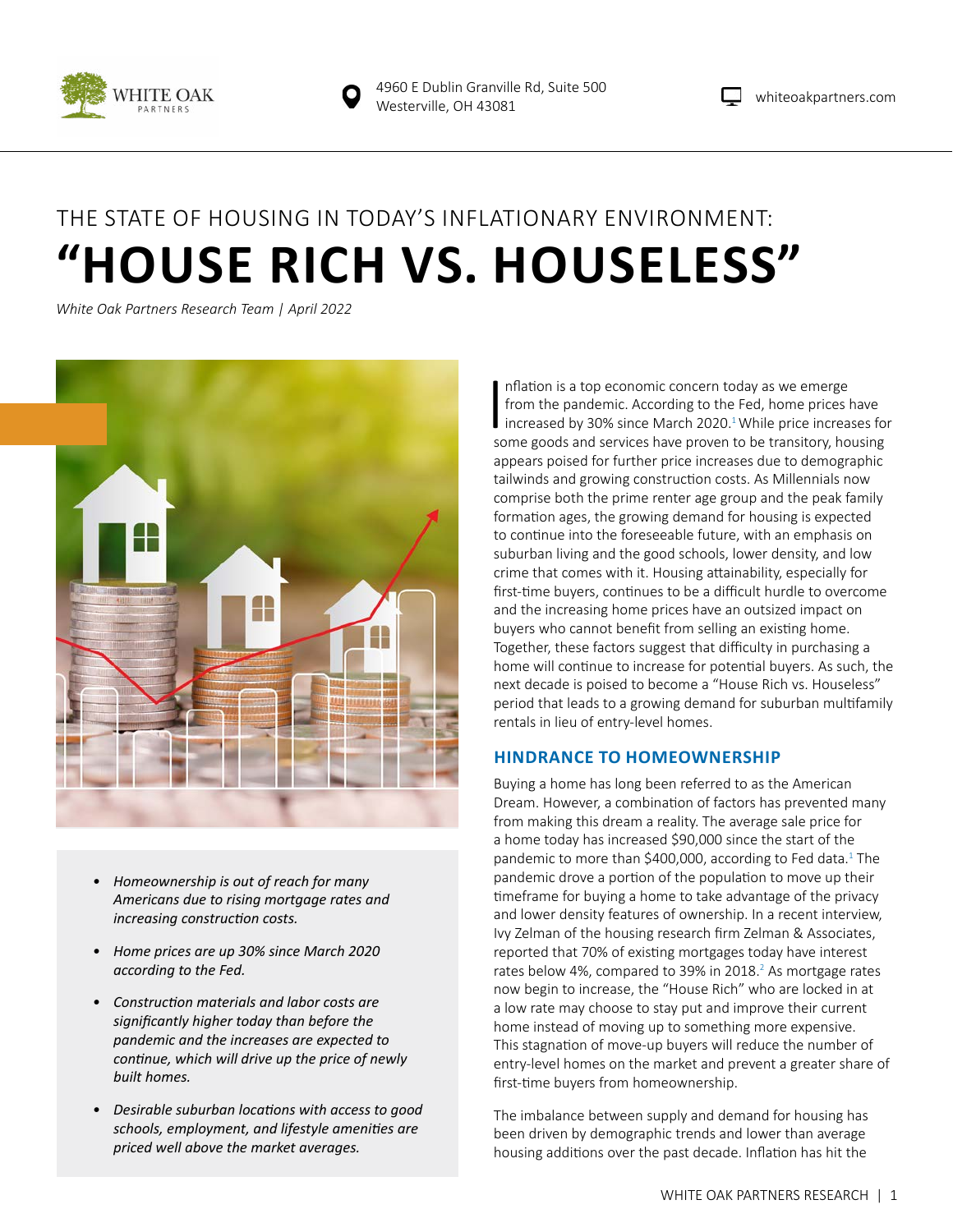construction market hard, with building material prices up nearly 30% since the start of 2020.<sup>3</sup> Lumber prices alone are up 74% since mid-2021, according to a report by the National Association of Home Builders (NAHB).<sup>3</sup> According to NAHB's analysis, average lot values for single-family homes have increased 18% to a record high of \$53,000.<sup>4</sup> Additionally, wages for construction workers have increased nearly 10% since the start of the pandemic.<sup>5</sup> The increasing costs of construction has made it difficult for developers to build entry-level priced homes, which has resulted in a growing imbalance between supply and demand for the "Houseless".

### **SOFTWOOD LUMBER PRICES**

*January 2018 - January 2022*



*Source: U.S. Bureau of Labor Statistics*

## **CHANGE IN PRICES, OTHER INDEXES**

*January 2020 - January 2022*



*Source: National Association of Home Builders* 

# **"HOUSELESS" CLASS A RENTERS**

The demographic makeup of the population supports the growing demand for suburban housing as there are 83 million Millennials in the mid-20's through early 40's age range. Married couples comprise 60% of first-time home buyers today and the average age at which people first marry is the highest on record at 30 and 28 for men and women, respectively. 6,7 The age of first-time homebuyers is the highest ever recorded by the National Association of Realtors (NAR) at 33 years. Similarly, the median age of repeat buyers is also the highest ever at 56.6. Based on these trends, it seems likely that the "Houseless" population will remain renters longer than previous generations.

Demand for suburban multifamily living is driven by the growing need for housing that caters to newly formed households, families, and residents who are moving from other cities. These high-quality apartment communities can serve as a replacement for a starter home or a suburban "test drive" prior to a home purchase. As buying a home becomes more expensive, many families with moderate to high skilled jobs will choose to rent in the most desirable suburbs as opposed to buying a home in a lower-quality location. Class A multifamily communities offer families access to a lifestyle they may want to adopt long-term if they can't afford a home purchase at today's prices. Additionally, these communities are typically equipped with luxury amenities like resort-style pools, professional quality fitness centers, and other features that many could otherwise only experience while on vacation.

The practice of renting a luxury lifestyle that features a mix of location and property-based amenities, which has been common in the large urban gateway markets for years, is spreading to the suburbs. With increasing home prices and declining purchasing power, the "Houseless" appear likely to remain renters of suburban luxury apartments longer than prior generations. There is a range of growth outcomes between markets, and some locations have experienced demographic dividends as strong population migration and economic growth have generated the additional need for services—recent growth driving future growth. Home prices in these markets have grown at rates above the national average and, as home prices continue to grow, many residents will need to put off homeownership.

# **INVESTORS: FLIGHT TO QUALITY**

Multifamily has exhibited resilient performance throughout the pandemic and, as such, the asset class was responsible for 41.5% of all real estate investments in 2021.<sup>8</sup> Investors have been following the population and economic growth and investing in markets throughout the "Smile States", as 81.3% of the total multifamily investment were in these markets.<sup>8</sup> As we move into an inflationary environment, demand for multifamily investment is projected to continue to increase and may cause cap rates to remain steady or further compress in some markets. Multifamily has historically outperformed other real estate asset classes during times of inflation. Apartments, given the short duration of typical leases and staggered lease expirations, are uniquely positioned to re-price their rents to keep up with inflation.<sup>8</sup> Although interest rates are increasing today, a recent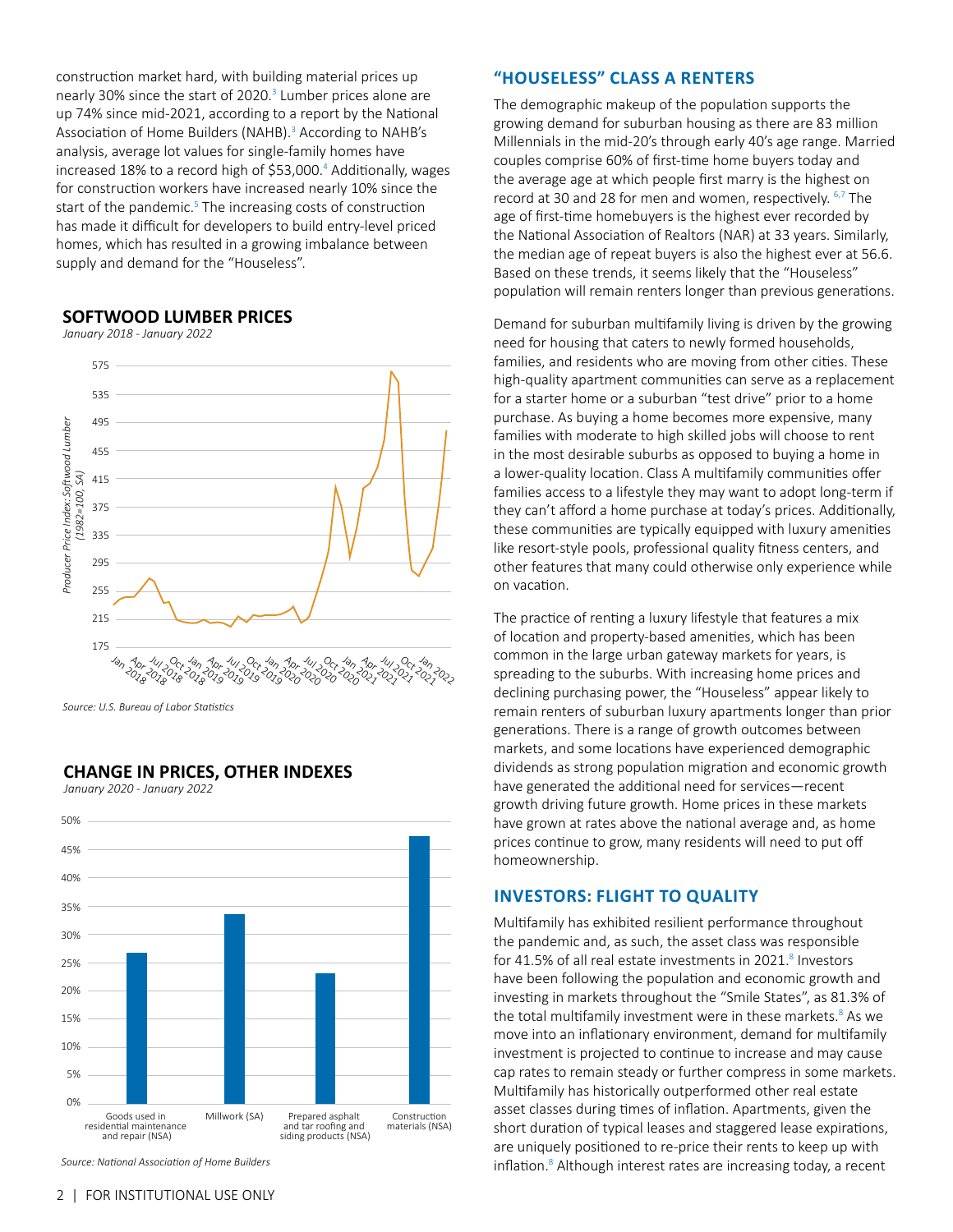



*\*Examples Of Luxury Amenities*

study from the National Multifamily Housing Council asserted that even with increasing borrowing costs, cap rates may remain unchanged due to the ability to grow rents. $9$ 

#### **EYES ON RISK**

Despite the favorable demographic and economic trends supporting multifamily, there are also some risks to consider. The institutionally owned single-family rental market continues to grow and offers residents the privacy of homeownership with the freedom and affordability of a rental. However, these communities are typically located several miles outside established locations and the extra commute time may diminish the desirability while gas prices are elevated. Lenders are starting to offer programs that cater to potential home buyers who do not have the down payment typically needed to purchase a home. While these lending programs will help some, bidding wars for homes will continue to hinder the ability of the "Houseless " to compete with the "House Rich" to buy a home. Inflation for commodities like food and gas acts as an additional tax burden on the lower-income portion of the population, and many in this group may struggle to absorb rent increases.





# **PAYOFF**

As the imbalance between housing supply and demand continues to grow, buying a home becomes less attainable for many families. Renters in Class A multifamily communities are likely to remain "Houseless" longer than prior generations and choose to rent a luxury lifestyle in a desirable suburb instead of building equity and buying a home in a less desirable part of town. As such, demand for well-located suburban apartment communities appears poised to benefit from both demographic trends and the challenges facing would-be home buyers today.

#### *Resources*

- *1. [Fed](https://fred.stlouisfed.org/series/MSPUS) Median Sales Price of Houses Sold for the United States*
- *2. [Moody's Podcast](https://about.moodys.io/podcast-episodes/higher-rates-and-house-price-angst) Higher Rates and House Price Angst*
- *3. [NAHB](https://nahbnow.com/2022/02/lumber-and-paint-lead-building-materials-price-increases-in-january/)  Lumber and Paint Lead Building Materials Price Increases in January*
- *4. [Eye on Housing](https://eyeonhousing.org/2021/08/lot-values-surge-at-record-breaking-pace/)  Lot Values Surge at Record Breaking Pace*
- *5. [Fed](https://fred.stlouisfed.org/series/CES2000000003) Average Hourly Earnings of All Employees, Construction*
- *6. [Money](https://money.com/first-time-home-buyer-2021/#:~:text=A%20new%20report%20from%20the,slightly%20to%2045%20this%20year) Here's How Old the Typical Homebuyer Is Today*
- *7. RealPage*
- *8. Newmark US Multifamily Capital Markets Report 4Q21*
- *9. [NMHC](https://www.nmhc.org/research-insight/research-notes/2022/what-rising-interest-rates-mean-for-apartment-cap-rates/?utm_medium=email&utm_source=apartmentwire&utm_campaign=nmhc_news&mkt_tok=Njc2LVVERC03MTQAAAGDhUTqAr67UOAwU8MuL2bgrj8A12_SJzWkdso2Ag9nxsqDyi0Sr4MKDsgaP8MLh5cZvDABlzaOLEwHl-iPdS53mkJDXz1CP4COjzA0rKY) What Rising Interest Rates Mean for [Apartment Cap Rates](http:// Apartment Cap Rates)*